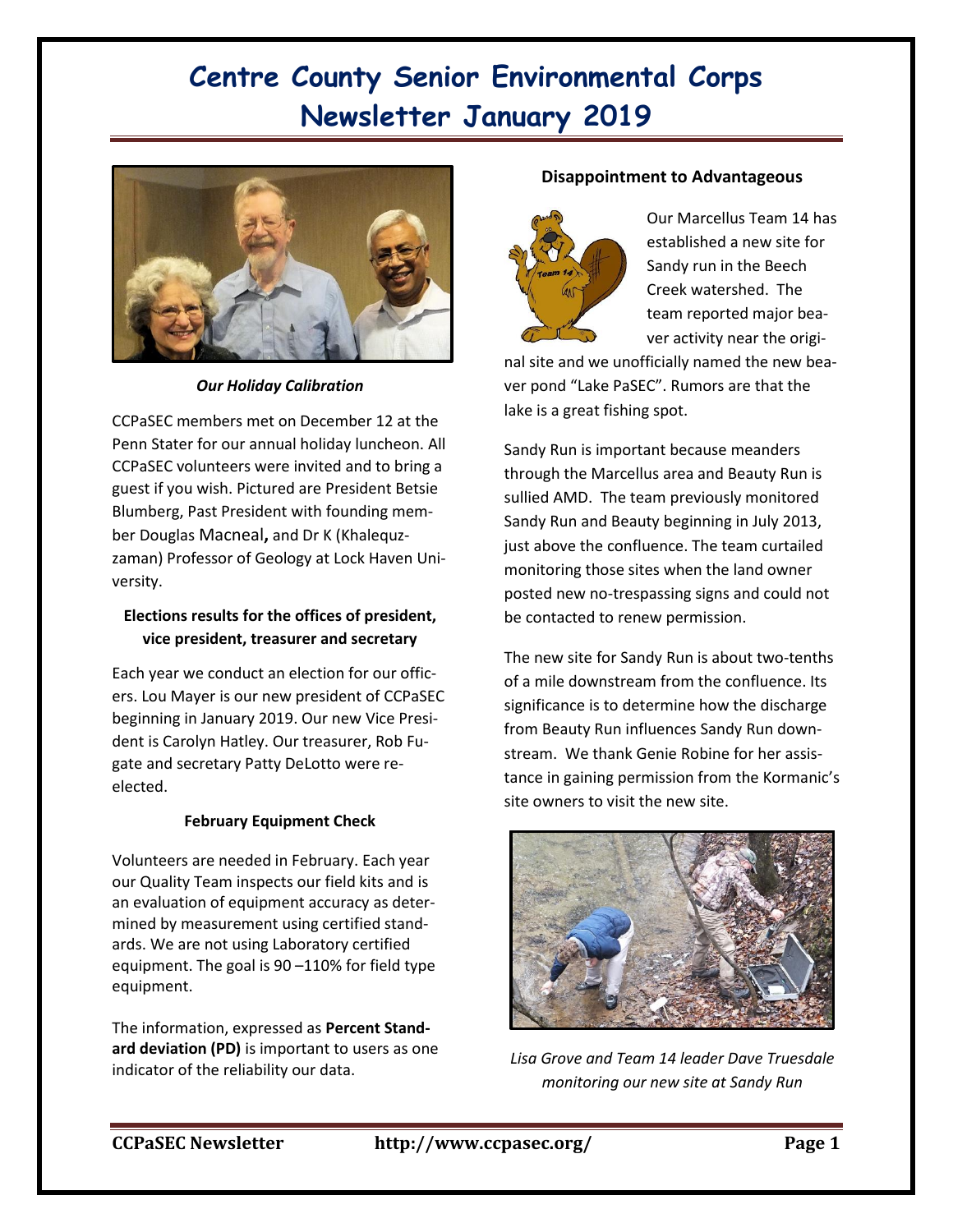# **Centre County Senior Environmental Corps Newsletter January 2019**

Advantage: The new site will allow comparison of our Team 14's field data and Lock Haven University's detailed chemical analysis above and below the confluence.



Infrared photo of gray crane taken at night at "Lake PaSEC"

## **Centre County Grant** *12/18/2018*

Harrisburg, PA - The Wolf Administration today announced the awarding a grant of \$1.6 million to the Centre County Conservation District to implement stream restoration and riparian buffers at four agricultural sites in Centre County.

*Commonwealth News Bureau Room 308, Main Capitol Building Harrisburg PA., 17120*

**The Pennsylvania Environmental Council (PEC) and the Pennsylvania Organization for Watersheds and Rivers (POWR)**

Are to network with colleagues, learn how to strengthen your local organizations, and discover new and emerging resources at the 2019 PA Statewide Conference for Watershed Organizations.

Date and Time: Sun, Feb 24, 2019, 11:00 AM – Mon, Feb 25, 2019, 4:00 PM EST.

Wyndham Garden Hotel, 310 Elks Club Road Boalsburg, PA 16827

Registration is available for full conference as well as single-day attendance. Please note that regular registration deadline is February 14th!

## **<http://pecpa.org/connections2019>**

## **Oakton pH and conductivity meters**

Teams have been experiencing problems measuring pH using our Oakton meters. The manufacture has discontinued the models but will sell us replacement probes.

To prolong its use please:

- Inspect the probe, the glass bulb should be clean, the fluid level visible and the two electrodes free of debris
- Calibrate less than 24 hours before use.
- pH and conductivity calibrations are temperature dependent. The pH meters are compensated but the calibration setting you enter for conductivity should be set at the temperature value shown on the standard bottle label.
- Please remember to turn the unit OFF. We have set most of them for automatic turn off but please verify that it shut down to conserve battery life.
- Use the potassium chloride solution to prolong the life of the probe. See our supplies chairman for the solution.

The chemical in the probe will eventually be consumed and a new probe will be needed. Please immediately report any problems you have with the meter to our Supplies chairman.